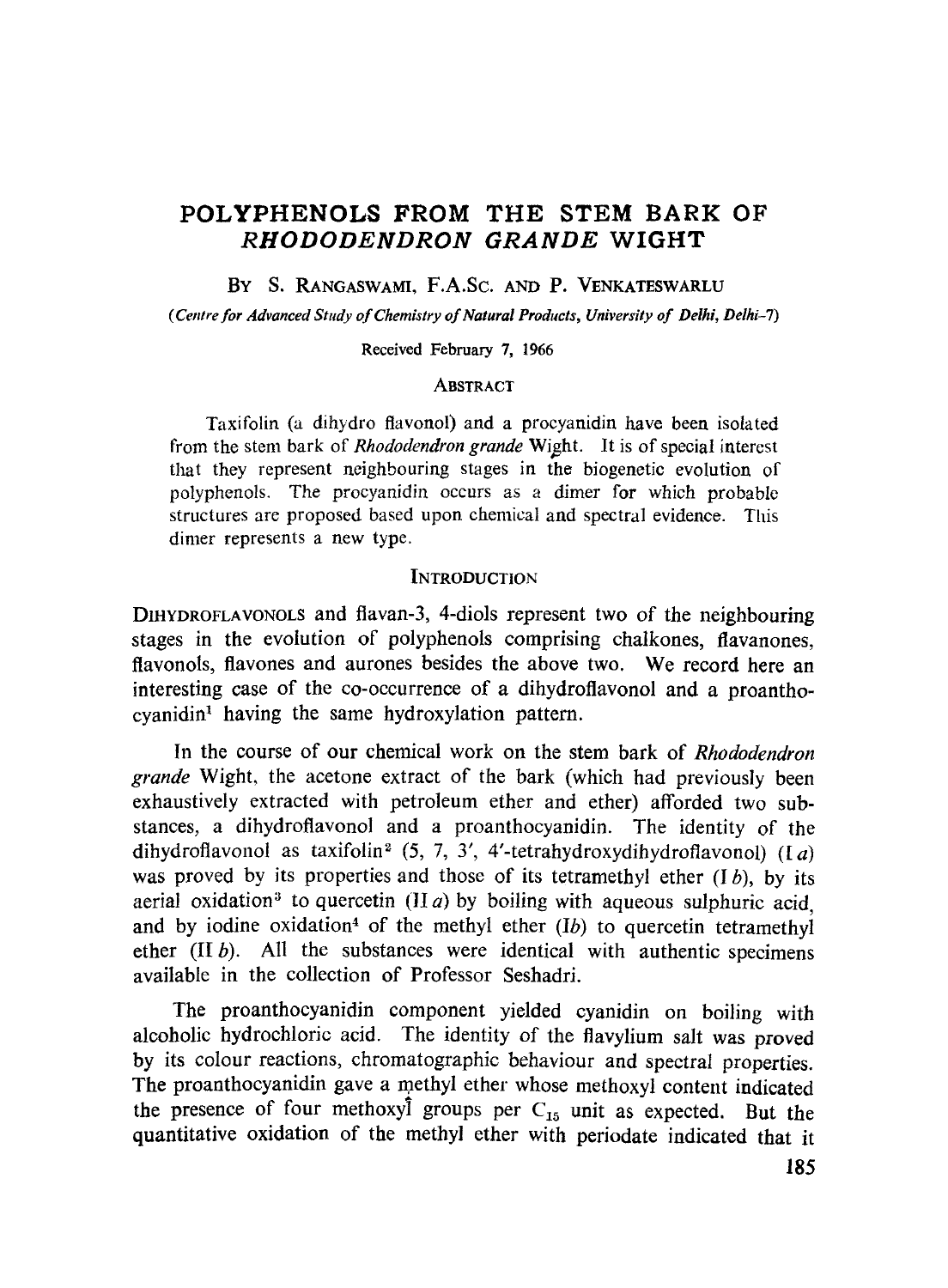### 186 S. RANGASWAMI AND P. VENKATESWARLU

consumed only half a mole of the reagent per  $C_{15}$  unit. This pointed to the existence of a dimer. The acetoxyl content of the acetate of the methyl ether agreed with that of the triacetate of a dimer made up of two leucocya<sup>8</sup> nidin units. The dimeric molecule was hydrolysed<sup>5</sup> to the flavylium salt with ease. Using  $0.6$  N hydrochloric acid in alcohol flavylium salt colour appeared in 2-3 minutes. In a quantitative experiment employing the octamethyl ether, the flavylium salt colour developed almost as fast as with the tetramethyl ether of synthetic leucocyanidin treated under identical conditions.

During acid treatment it was found that the proanthocyanidin yielded only cyanidin chloride and no catechin or *epicatechin* or any other flavylium salt as has been reported recently in certain cases of dimers.<sup>6</sup> This shows that the dimer is derived from two procyanidin units only. These facts are corroborated by the analytical data for elements and functional groups for the derivatives mentioned above. So far there is only one recorded instanee of a flavandiol having condensed with itself to form a dimer;<sup>7</sup> but in it the resulting leucocyanidin dimer has been shown to lack a free glycol grouping and the linking involves two alcoholic hydroxyl groups, one derived from each monomer.

A number of possibilities exist for the condensation between two leucocyanidin units in whieh an alcoholic hydroxyl of one unit is utilised while the other unit still retains its glycol system. Either the 3 or 4 hydroxyl of the first one can be used up; the latter has been generally preferred whenever it is available. As the point of linkage in the second unit, position 8 has generally been preferred in the past, but recently the hydroxyl at position 2 of a hypothetical 2, 3, 4-flavantriol has been suggested in one case.- The observed behaviour on treatment with alcoholic HCI could be explained on the basis of either formula III or IV. NMR study which has provided valuable clues in cases of this nature enabling a clear choice, has in the present instance somehow failed to provide unequivocal evidence for the one or the other structure *(see* under experimental). Ir may however be mentioned that according to elemental analysis structure III seems to be the more probable.

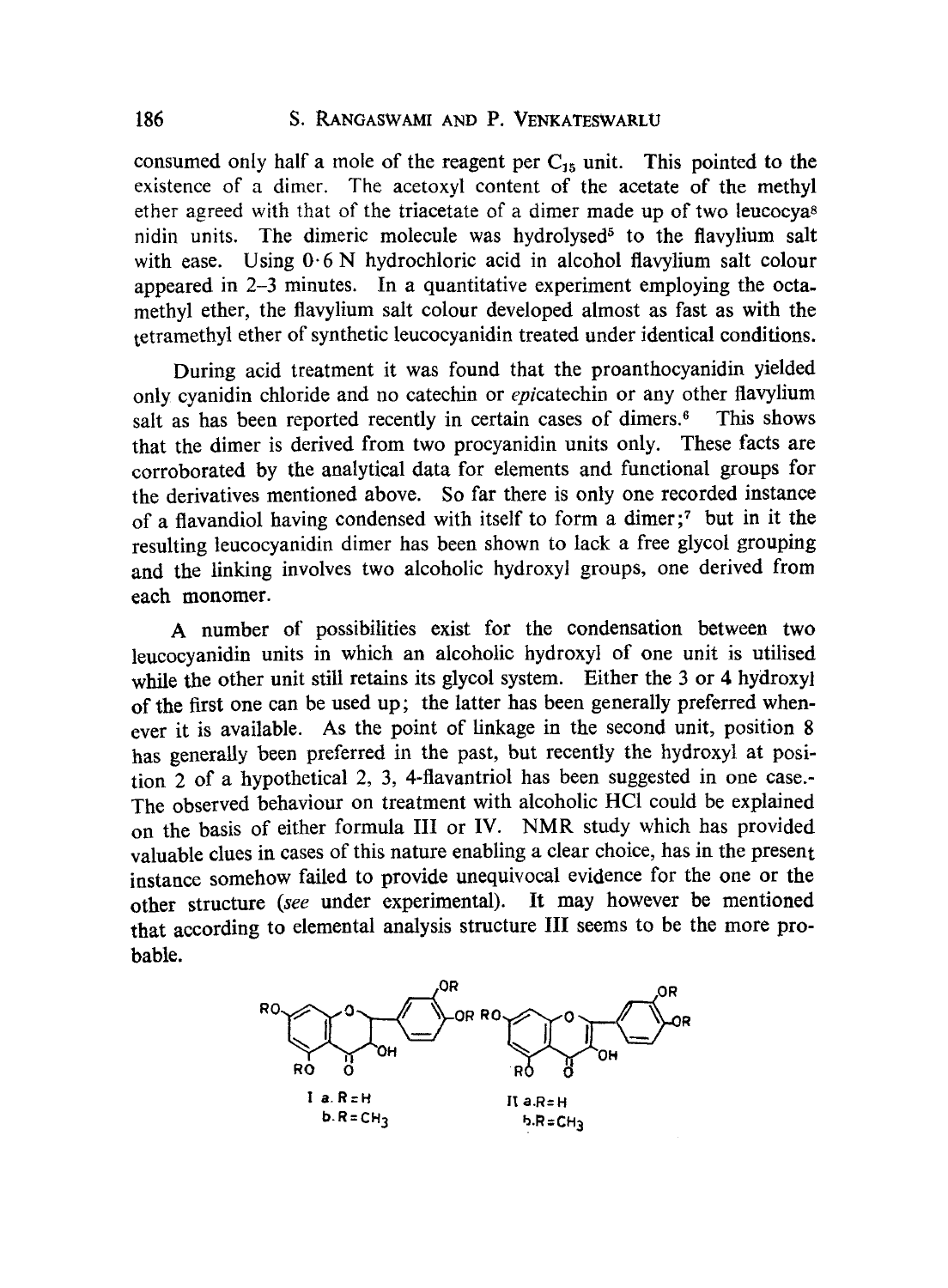

The co-occurrence of the proanthocyanidin and dihydroflavonol supports the theory of biogenesis proposed for the flavonoid group of compounds by Seshadri *et al. 3* 

## **EXPERIMENTAL**

# *Isolation of dihydroflavonol and proanthocyanidin*

The powdered stem bark of *Rhododendron grande* was extracted successively with petroleum ether, ether and acetone. From the acetone extract the solvent was removed under reduced pressure and the semi-solid residue was repeatedly extracted with cold ethyl acetate by maceration. The combined extract after drying over  $MgSO<sub>4</sub>$  was concentrated to a small volume and excess of petroleum ether was added when a buff coloured powder was deposited. Paper chromatography indicated the presence of two components. The colour reactions and spectral properties of the components obtained pure by preparative paper-chromatography showed that they were of the nature of a proanthocyanidin and a dihydro-flavonol respectively. For obtaining suflicient quantity for chemical study separation was effected by extracting the mixture repeatedly with moist ether which removed the dihydroflavonol.

*Dihydroflavonol (Taxifolin).--This* crystallised from ethyl acetate-petroleum ether as colourless needles, m.p.  $232-34^\circ$  (d). It gave a bright red colour with Mg-HCl and deep violet colour with Zn-HCl and no colour with alcoholic HCI. The U.V. absorption in methanol showed max. at 228 and 288-9 m $\mu$  and with NaOEt the bands shifted to 246 and 325 m $\mu$ . These properties showed that the compound might be taxifolin. The identity was confirmed by mixed m.p. with authentic taxifolin and by paper chromatographic comparison using butanol-acetic acid-water  $(4:1:5)$  upper phase. (Found: C, 59.3; H, 4.5. C<sub>15</sub>H<sub>12</sub>O<sub>7</sub> requires: C, 59.2; H, 4.0%).  $[a]_n^{25}$  $= 0^{\circ}$  (alcohol).

A5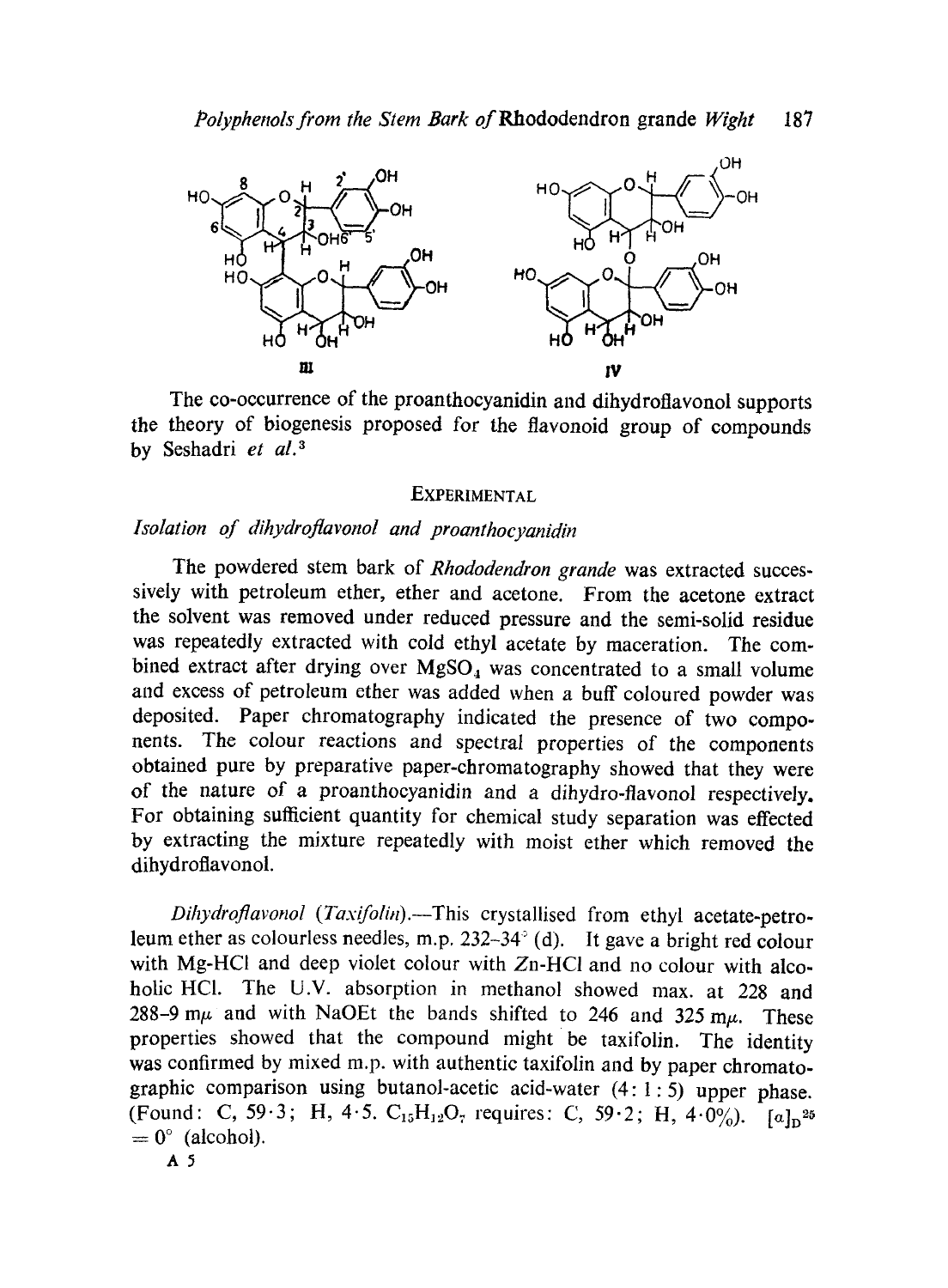# 188 S. RANGASWAMI AND P. VENKATESWARLU

*Aerial oxidation of taxifolin.--Taxifolin* was boiled for 30 hours with 2 N sulphuric acid. The suspension was extracted with ethyl acetate, the extract washed with water, dried, concentrated to small volume and diluted with excess of dry petroleum ether. The precipitated solid was crystallised twice from alcohol to give yellow solid, m.p.  $304-8^{\circ}$  (d). Its colour reactions and spectral properties in U.V. and visible region including shifts with standard reagents showed it to be quercetin and this was confirmed by paper chromatographic comparison with authentic quercetin and mixed m.p.

*Taxifolin 5, 7, Y, 4'-tetra-O-methyl ether* prepared by the action of dimethyl sulphate and anhydrous potassium carbonate in acetone solution was crystallised from  $50\%$  alcohol as fine needles, m.p. 168–71°. It gave no colouration with alcoholic ferric chloride but an intense blue colour with nitric acid as described in the literature. Mixed m.p. with authentic sample was undepressed.

*Oxidation of taxifolin 5, 7, 3', 4'-tetra-O-methyl ether to quercetin 5, 7, y'*, 4'-tetra-O-methyl ether by iodine.—The tetramethyl ether mentioned above was oxidised with iodine as described by Goel<sup>4</sup> et al. The product crystallised from ethanol as pale yellow needles, m.p.  $194-9°$  *(d)*. Its properties agreed with those described in the literature for 5, 7, Y, 4'-tetra-O-methyl quercctin.

### *Proanthocyanidin*

The proanthocyanidin freed from the dihydroflavonol as described carlier was further purified by repeated precipitations from ethyl acetate solution by the addition of excess of petroleum ether. The almost colourless amorphous powder decomposed indefinitely at about 265°. It was highly unstable.  $\lambda_{\text{max}}$  280 m $\mu$  (ethanol). It gave a green colour with alcoholic ferric chloride and a pinkish-red colour in 2-3 minutes on boiling with alcoholie hydrochloric acid.

*Acid hydrolysis and identification of fission products.* The proanthocyanidin  $(0.2 g.)$  in alcoholic hydrochloric acid  $(3 ml.)$  of concentrated HCl made up to 50 ml. with alcohol) was refluxed for 2 hours and the solvent distilled under reduced pressure. After diluting the residual solution, it was extracted with ethyl acetate. The remaining aqueous solution whieh was coloured deep red was extraeted with butanol. A drop of this butanol solution spotted on a paper chromatogram and developed in Forestal solvent (acetic acid-concentrated HCl-water, 30: 3: 10) gave only one spot, R<sub>f</sub> 0.50, and in Hayashi and Abe solvent (acetic acid-concentrated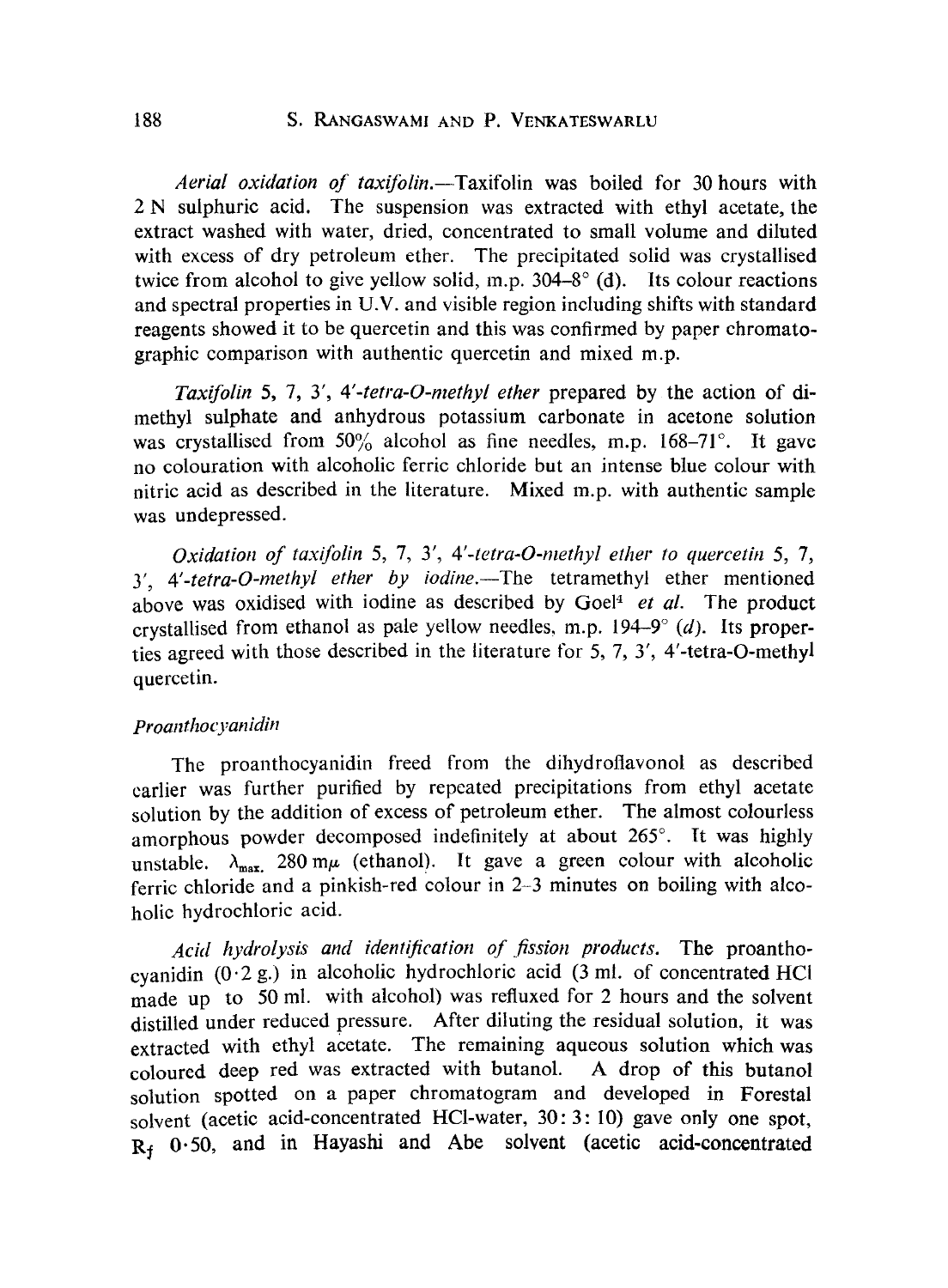HCl-water, 5: 1: 5),  $R_f$  0.32.  $\lambda_{max}$  540 m $\mu$ ; with AlCl<sub>3</sub> the value was 558 m $\mu$ . Co-chromatography confirmed its identity as cyanidin.

The ethyl acetate extract mentioned in the above paragraph was washed with a saturated solution of sodium bicarbonate followed by water. The residue obtained after removing the solvent was examined for the presence of catechin or epicatechin employing paper chromatography using the following solvent system  $(80 \text{ ml. of } n\text{-butanol shaken with } 20 \text{ ml. of water and }$ 1 ml. of ethylene glycol added to 50 mi. of organic phase9). No catechin or epicatechin could be detected in the test solution.

*Proanthocyanidin octamethyl ether.*—The methylation was carried out using dimethyl sulphate and anhydrous potassium carbonate in acetone solution. The product was purified by crystallisation from ethyl acetatepetroleum ether. A white powder sintering at about  $183^\circ$  and decomposing at 245° was obtained. [Found: C,  $64.6$ ; H,  $6.0$ ; OCH<sub>3</sub> 32.3, C<sub>33</sub>H<sub>42</sub>O<sub>12</sub> (octamethyl ether of III) requires C,  $64.6$ ; H,  $6.0$ ; OCH<sub>3</sub>(8)  $35.1\%$ ;  $C_{38}H_{42}O_{14}$  (octamethyl ether of IV) requires C, 63.2; H, 5.8; OCH<sub>3</sub> (8) 34.4%].  $[a]_D^{26} + 163.2^{\circ}$  (c, 0.245 in methanol). The compound was insoluble in dilute aqueous sodium hydroxide and gave no colour with ferric chloride in alcohol.

The N.M.R. spectrum taken in  $CDCl<sub>3</sub>$  with tetramethyl silane as internal standard shows a very conspicuous, simple, strong and broad signal centred at  $6.15 \tau$  (methoxyl protons), but the other signals are neither conspicuous nor simple. The integration curve falls into three distinct regions:  $8.33 \tau$ to 9.47  $\tau$  integrating to 3-protons (hydroxylic protons at position 3 of one half and 3, 4 of the other half of the dimer),  $4.7 \tau$  to  $7.5 \tau$  integrating to 30 (or 29) protons [24 of 8 methoxy groups and protons at positions 2, 3, 4 (amounting to 6 according to structure III and 5 according to structure IV)] and  $2 \cdot 2 \tau$  to  $4 \cdot 25 \tau$  integrating to 9 (or 10) protons [aromatic protons at positions 6, 8, 2', 5' and 6' (amounting to 9 according to structure III and 10 according to structure 1V)].

*Proanthocyanidin octamethyl ether triacetate.--The* octamethyl ether described above was acetylated with acetic anhydride and pyridine (48 hour at  $38^\circ$ ). The crude acetate was recrystallised twice from aqueous methanol, m.p. 201-05°. [Found: C, 64.0; H, 6.2, -COCH<sub>3</sub>, 12.6.  $C_{44}H_{49}O_{16}$ (corresponding to structure III) requires C,  $63.5$ ; H,  $5.8$ ;  $-COCH<sub>3</sub>$  (3) 15.5%.  $C_{44}H_{48}O_{17}$  (corresponding to structure IV) requires C, 62.3; H, 5.7;  $-COCH_3$  (3)  $15.2\%$ ]. [a)] $n^{25} + 62.2^\circ$  (c, 0.45 in pyridine).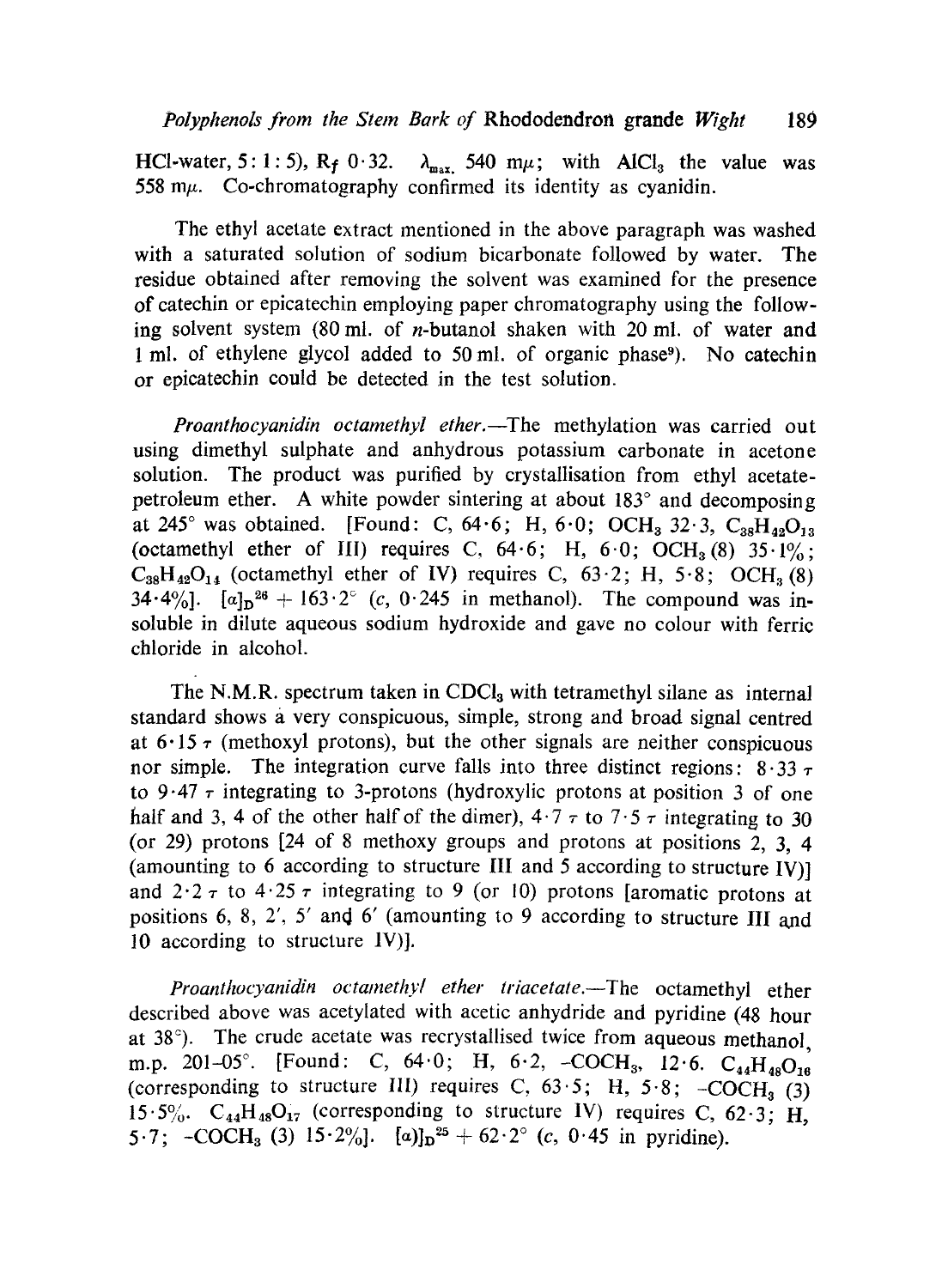## 190 S. RANGASWAMI AND P, VENKATESWARLU

*Periodate oxidation of the proanthocyanidin octamethyl ether.*—An aqueous solution of sodium meta periodate  $(25 \text{ ml.}; 12.407 \text{ g.}/\text{litre})$  was added to (a) proanthocyanidin octamethyl ether  $(93 \text{ mg. in } 40 \text{ ml. ethanol})$  (b) leucocyanidin tetramethyl ether  $(25 \text{ mg. in } 40 \text{ ml.}$  ethanol)  $(c)$  analar glucose [10 mg. in water (3ml.) and 40 ml. ethanol] and  $(d)$  a blank (containing 40 ml. ethanol). The homogeneous solutions were kept for 48 hours. Each was then treated with 20 ml. of solution of arsenious oxide  $(ca 5.28 g$ ./litre) and after  $\frac{1}{2}$  hour titrated with *ca.* N/10 iodine solution. The values for periodate consumed as calculated from these experiments are given below.

| Compound                    | Dimeric<br>pro-antho-<br>cyanidin<br>octamethyl<br>ether | <b>Blank</b> | Glucose | Monomeric<br>leucoantho-<br>cyanidin<br>tetra-<br>methyl ether |
|-----------------------------|----------------------------------------------------------|--------------|---------|----------------------------------------------------------------|
| Moles of Periodate consumed | 1.085                                                    | Nil          | 5.3     | $1 \cdot 1$                                                    |

*Acid hydrolysis of proanthocyanidin octamethyl ether.—The octamethyl* ether was hydrolysed like the parent proanthocyanidin dimer. The resulting flavylium salt isolated in the usual manner had an  $R_i$  value 0.95 (acetic acid : concenrated HCI: water,  $30:3:10$ ;  $\lambda_{\text{max}}$ ,  $525 \text{ m}\mu$ . These values correspond to cyanidin chloride tetramethyl ether.

To assess the degree of conversion of the proanthocyanidin into flavylium salt, graded quantities of synthetic cyanidin tetramethyl ether and of the octamethyl ether of the natural proanthocyanidin dimer were boiled with 0.6 N alcoholic HCI under identical conditions. The visible absorption curves of the resulting flavylium colours were recorded anda graph of the amount of tetramethyl ether *vs.* transmittance was drawn. The plot obtained with the natural product was found to fall on the same curve showing that the rate of flavylium salt formation is nearly the same in both cases.

#### ACKNOWLEDGEMENT

The authors are grateful to Professor T. R. Seshadri, F.R.S., for his kind interest in this investigation and Dr. T. R. Govindachari for the N.M.R. spectrum.

*Note added in proof*.—In a communication dated March 7th, 1966, Drewes *et al. (Chem. Comm.,* 1966, 368) have described the occurrence of